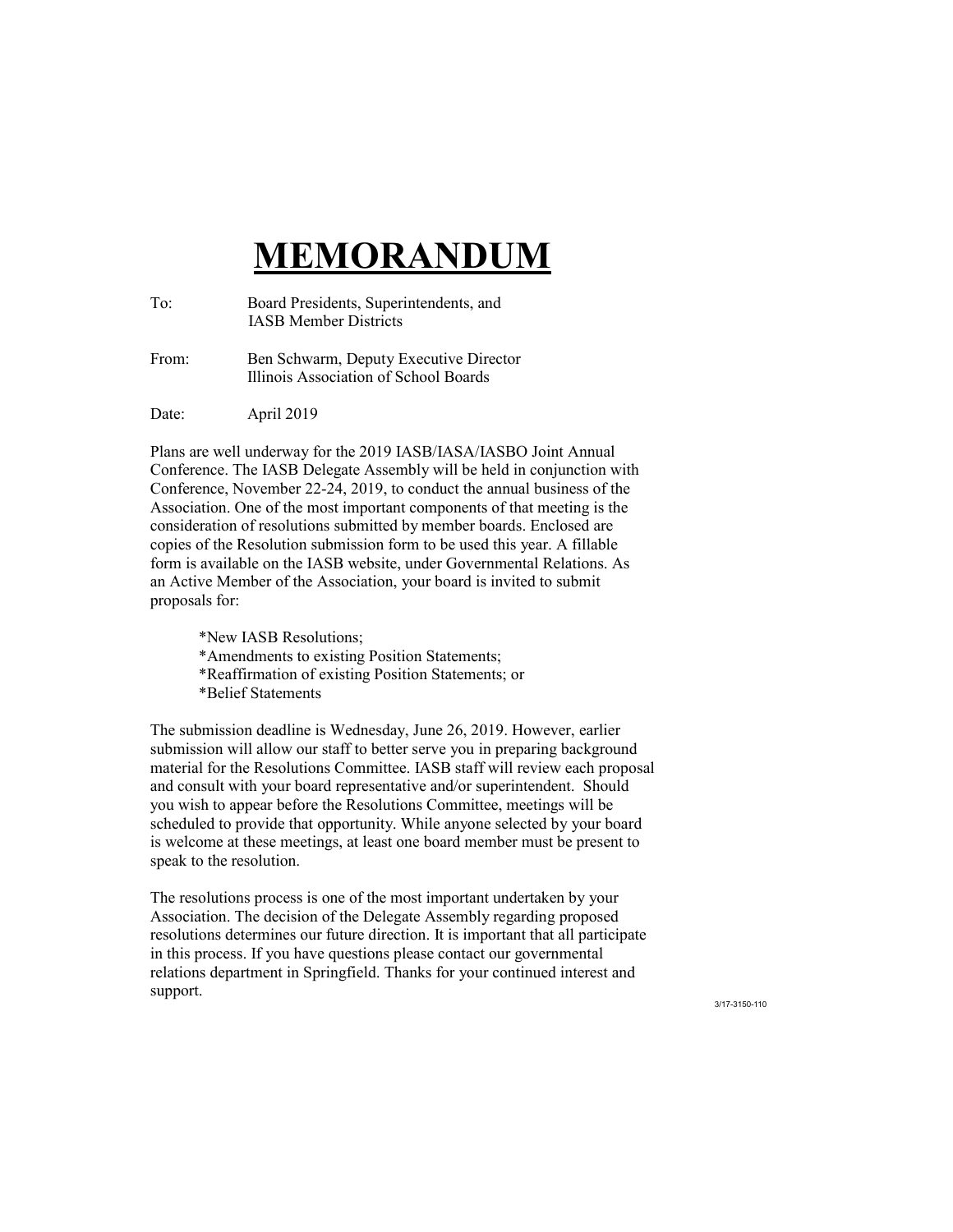## **RESOLUTION 2019 Delegate Assembly**

| <b>INSTRUCTIONS:</b>                                                                                                                                                                                                                 |                                                                                                                                                                                                                                                                                                                                                                                                                                                                                    |
|--------------------------------------------------------------------------------------------------------------------------------------------------------------------------------------------------------------------------------------|------------------------------------------------------------------------------------------------------------------------------------------------------------------------------------------------------------------------------------------------------------------------------------------------------------------------------------------------------------------------------------------------------------------------------------------------------------------------------------|
| 1. Use a separate form for each resolution or amendment.                                                                                                                                                                             | $\label{eq:resolution} Resolution\ No.\ \_\_$                                                                                                                                                                                                                                                                                                                                                                                                                                      |
| 2. Submit a typed, original copy of the completed form to:<br><b>IASB RESOLUTIONS COMMITTEE</b>                                                                                                                                      | $\label{eq:notified} {\it Notified} \begin{tabular}{l} \multicolumn{3}{c}{\text{}{{\color{blue}{\bf{N}}}}}\mbox{of}{\color{blue}{\bf{N}}}\mbox{of}{\color{blue}{\bf{N}}}\mbox{of}{\color{blue}{\bf{N}}}\mbox{of}{\color{blue}{\bf{N}}}\mbox{of}{\color{blue}{\bf{N}}}\mbox{of}{\color{blue}{\bf{N}}}\mbox{of} \begin{tabular}{c} \multicolumn{3}{c}{\text{}}\mbox{}}\mbox{of} \begin{tabular}{c} \multicolumn{3}{c}{\text{}}\mbox{}}\mbox{of} \begin{tabular}{c}$<br>IASB use only |
| <b>Ben Schwarm</b><br>2921 Baker Drive<br>Springfield, Illinois 62703-5929                                                                                                                                                           |                                                                                                                                                                                                                                                                                                                                                                                                                                                                                    |
| A fillable form is available on the IASB website, under Governmental Relations.                                                                                                                                                      |                                                                                                                                                                                                                                                                                                                                                                                                                                                                                    |
| Electronic copy can be emailed to mbuch@iasb.com                                                                                                                                                                                     |                                                                                                                                                                                                                                                                                                                                                                                                                                                                                    |
| Resolutions must be postmarked by: Wednesday, June 26, 2019                                                                                                                                                                          |                                                                                                                                                                                                                                                                                                                                                                                                                                                                                    |
| 3. Include the name, address and day telephone of a board member to be contacted regarding<br>the resolution.                                                                                                                        |                                                                                                                                                                                                                                                                                                                                                                                                                                                                                    |
| 4. Retain a file copy.                                                                                                                                                                                                               |                                                                                                                                                                                                                                                                                                                                                                                                                                                                                    |
| 5. Submit any additional supportive material as an attachment. Attach additional pages if necessary.                                                                                                                                 |                                                                                                                                                                                                                                                                                                                                                                                                                                                                                    |
|                                                                                                                                                                                                                                      |                                                                                                                                                                                                                                                                                                                                                                                                                                                                                    |
| Full District Name Law and Contract of the Contract of the Contract of the Contract of the Contract of the Contract of the Contract of the Contract of the Contract of the Contract of the Contract of the Contract of the Con       |                                                                                                                                                                                                                                                                                                                                                                                                                                                                                    |
|                                                                                                                                                                                                                                      |                                                                                                                                                                                                                                                                                                                                                                                                                                                                                    |
|                                                                                                                                                                                                                                      |                                                                                                                                                                                                                                                                                                                                                                                                                                                                                    |
| Mailing Address <b>contract and a manufacturer and a manufacturer and a manufacturer and a manufacturer and a manufacturer and a manufacturer and a manufacturer and a manufacturer and a manufacturer and a manufacturer and a </b> |                                                                                                                                                                                                                                                                                                                                                                                                                                                                                    |
|                                                                                                                                                                                                                                      |                                                                                                                                                                                                                                                                                                                                                                                                                                                                                    |
|                                                                                                                                                                                                                                      |                                                                                                                                                                                                                                                                                                                                                                                                                                                                                    |
|                                                                                                                                                                                                                                      |                                                                                                                                                                                                                                                                                                                                                                                                                                                                                    |
| District Address experience and the contract of the contract of the contract of the contract of the contract of the contract of the contract of the contract of the contract of the contract of the contract of the contract o       |                                                                                                                                                                                                                                                                                                                                                                                                                                                                                    |
| City                                                                                                                                                                                                                                 | Zip                                                                                                                                                                                                                                                                                                                                                                                                                                                                                |